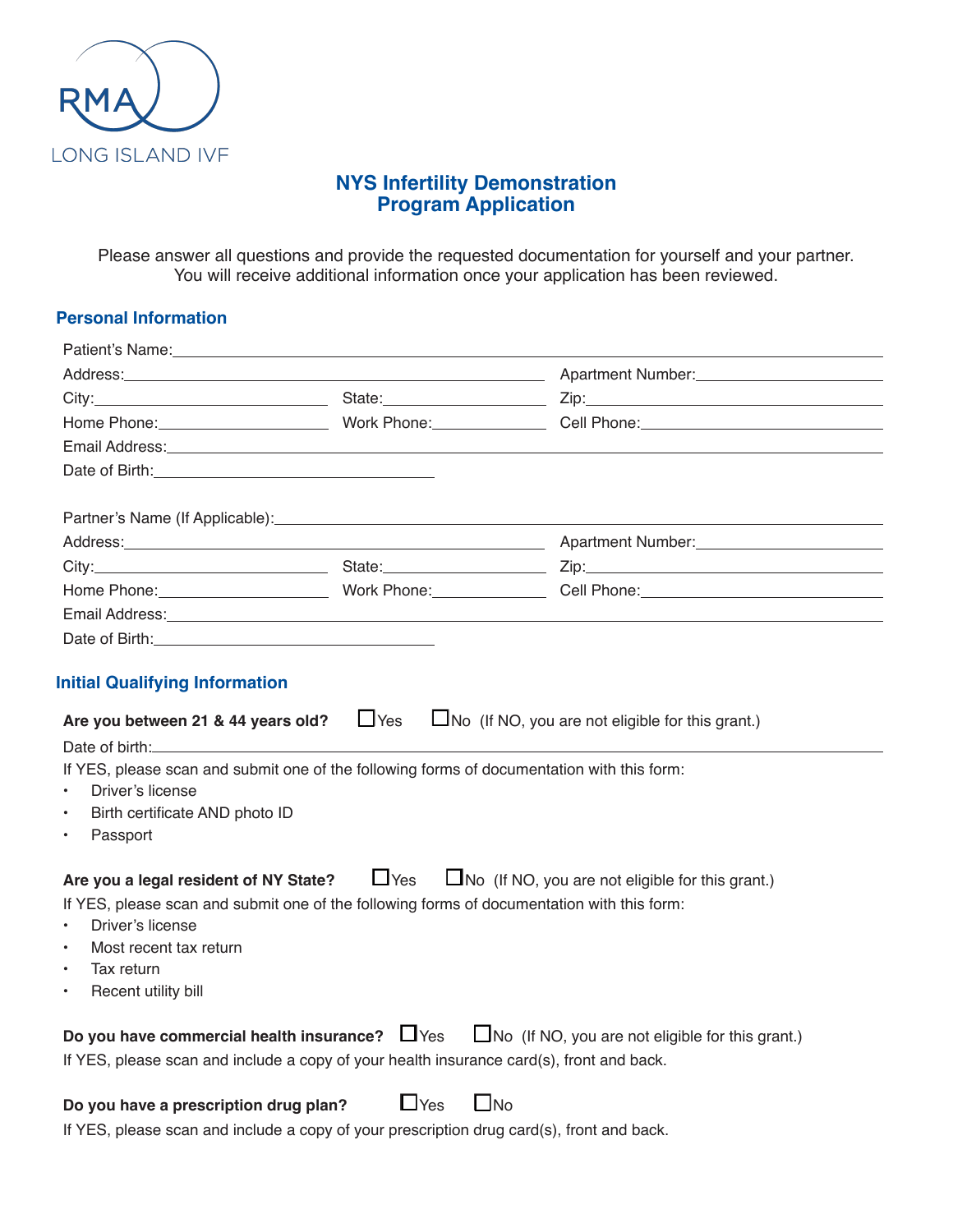## **Initial Qualifying Information Continued**

| $L$ Yes<br>Are you covered by Medicare or Medicaid Family Health Plans?                                                         | $\Box$ No (If YES, you are not eligible.) |                        |            |
|---------------------------------------------------------------------------------------------------------------------------------|-------------------------------------------|------------------------|------------|
| Have you participated in the NYS Grant<br>Program at any other program prior to this<br>$\Box$ Yes<br>$\Box$ No<br>application? |                                           |                        |            |
|                                                                                                                                 |                                           |                        |            |
|                                                                                                                                 |                                           |                        |            |
| Please scan and include a copy of both patient's & partner's 1040 Federal income tax returns.                                   |                                           |                        |            |
| $\Box$ Yes<br>Is your combined total income less than \$195,000?                                                                | $\Box$ No (If NO, you are not eligible.)  |                        |            |
| If any answers to the above questions resulted in an ineligible outcome,<br>please do not proceed with this application.        |                                           |                        |            |
| If you are eligible, please answer all of the following questions.                                                              |                                           |                        |            |
| <b>Infertility</b>                                                                                                              |                                           |                        |            |
| I am < 30 years old and have not conceived after 1 year of unprotected intercourse.                                             | $\Box$ Yes                                | $\Box$ No              | $\Box$ N/A |
| I am age 30 or older and have not conceived after 6 months of unprotected intercourse.                                          | $\Box$ Yes                                | $\Box$ No              | $\Box$ N/A |
| <b>Medical</b>                                                                                                                  |                                           |                        |            |
| Have you been diagnosed with tubal disease?                                                                                     |                                           |                        |            |
|                                                                                                                                 | $\Box$ Yes                                | $\Box$ No              |            |
| If YES, provide a copy of the HSG report or surgical report showing the obstruction or diagnosis of tubal disease.              |                                           |                        |            |
| Have you had an elective tubal ligation?                                                                                        | $\Box$ Yes                                | $\square$ No           |            |
| Have you been diagnosed with enodmetriosis?                                                                                     | $\Box$ Yes                                | $\Box$ No              |            |
| Do you have pelvic pain?                                                                                                        | $\Box$ Yes                                | $\Box$ No              |            |
| Have you been diagnosed with pelvic inflammatory disease?                                                                       | $\Box$ Yes                                | $\Box$ No              |            |
| Do you have irregular periods?                                                                                                  | $\Box$ Yes                                | $\Box$ No              |            |
| Do you have a history of in-utero DES exposure?                                                                                 | $\Box$ Yes                                | $\Box$ No              |            |
| Have you received a diagnosis of unexplained infertility?                                                                       | $\Box$ Yes                                | $\Box$ No              |            |
| Do you have a medical condition that would contra-indicate a pregnancy?                                                         | $\Box$ Yes                                | $\Box$ No              |            |
| Do you need or plan to undergo Preimplantation Diagnosis?                                                                       | $\Box$ Yes<br>$\Box$ Yes                  | $\Box$ No<br>$\Box$ No |            |

# **Height and Weight**

Height: Weight: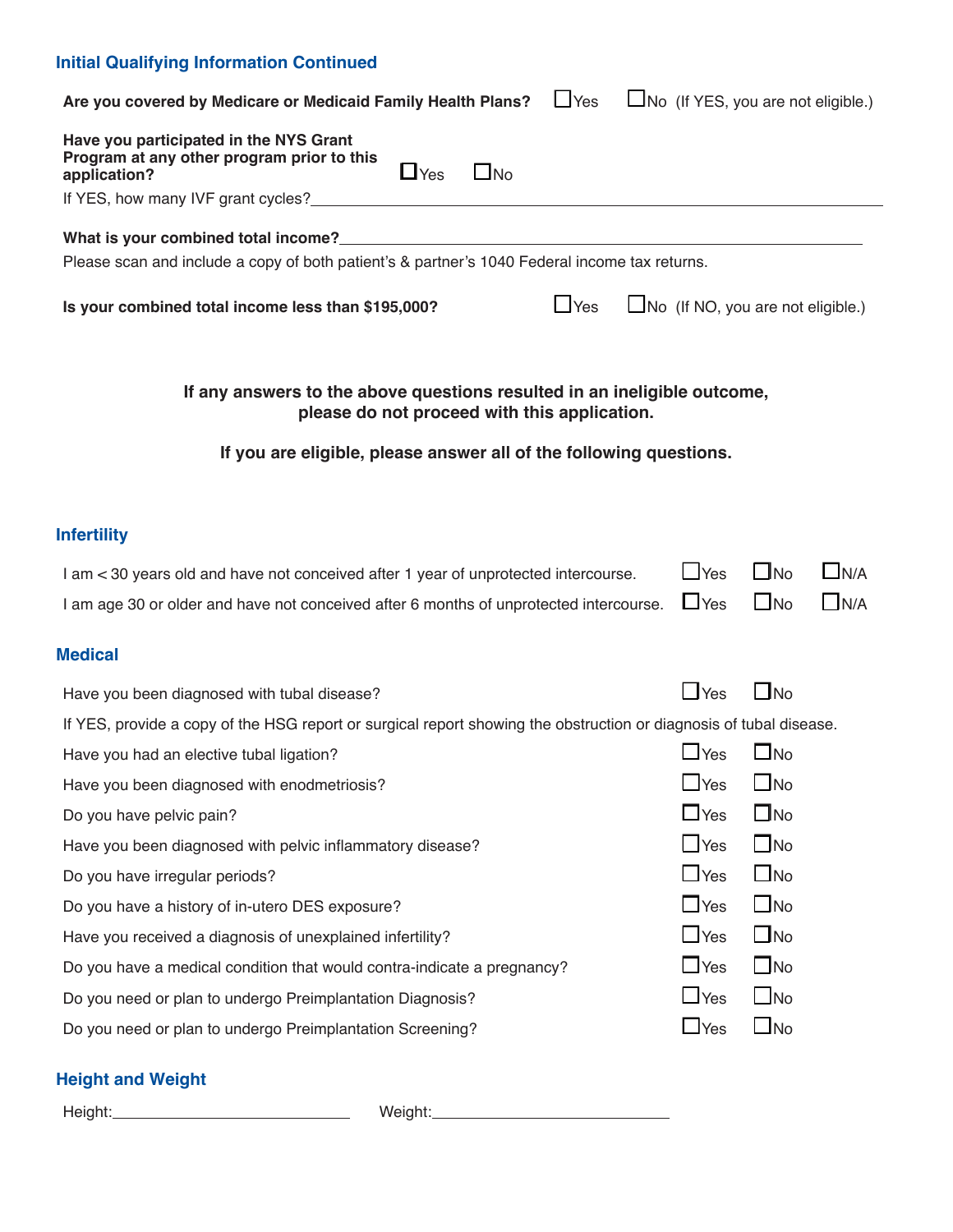#### **Male Factors**

| Does your infertility stem from male factors?                                                                                                                                                                                  |                                                                                                                           | $\Box$ Yes | $\Box$ No | LN/A       |
|--------------------------------------------------------------------------------------------------------------------------------------------------------------------------------------------------------------------------------|---------------------------------------------------------------------------------------------------------------------------|------------|-----------|------------|
| If YES, please provide documentation of your partner's most recent semen analysis.                                                                                                                                             |                                                                                                                           |            |           |            |
| Has your partner had a vasectomy?                                                                                                                                                                                              |                                                                                                                           | $\Box$ Yes | $\Box$ No | $\Box$ N/A |
| Do you need donor sperm?                                                                                                                                                                                                       |                                                                                                                           | $\Box$ Yes | $\Box$ No |            |
|                                                                                                                                                                                                                                |                                                                                                                           |            |           |            |
| <b>Past IUI/IVF Cycles</b>                                                                                                                                                                                                     |                                                                                                                           |            |           |            |
| Have you had 4 or more cycles of Ovulation Induction with or without IUI?                                                                                                                                                      |                                                                                                                           | $\Box$ Yes | $\Box$ No |            |
| If YES, how many IUI cycles?                                                                                                                                                                                                   |                                                                                                                           |            |           |            |
| Have you had previous IVF Cycles that resulted in a live birth?<br>If YES, how many IVF cycles?                                                                                                                                |                                                                                                                           | $\Box$ Yes | $\Box$ No |            |
| Have you had IVF Cycles that were unsuccessful (no pregnancy or live birth)?<br>If YES, how many IVF cycles?                                                                                                                   |                                                                                                                           | $\Box$ Yes | $\Box$ No |            |
| Have you had IVF that were canceled (no retrieval or transfer)?<br>If YES, how many IVF cycles?                                                                                                                                |                                                                                                                           | $\Box$ Yes | $\Box$ No |            |
| <b>Prior Screening</b>                                                                                                                                                                                                         |                                                                                                                           |            |           |            |
| Last "Day Three" Levels (day 3 of your period)                                                                                                                                                                                 |                                                                                                                           |            |           |            |
|                                                                                                                                                                                                                                |                                                                                                                           |            |           |            |
|                                                                                                                                                                                                                                |                                                                                                                           |            |           |            |
|                                                                                                                                                                                                                                |                                                                                                                           |            |           |            |
| <b>Your Doctors</b>                                                                                                                                                                                                            |                                                                                                                           |            |           |            |
| Are you currently a patient of Long Island IVF?                                                                                                                                                                                |                                                                                                                           | $\Box$ Yes | $\Box$ No |            |
|                                                                                                                                                                                                                                |                                                                                                                           |            |           |            |
| Ob/Gyn name:                                                                                                                                                                                                                   |                                                                                                                           |            |           |            |
| Ob/Gyn Address: National Address: National Address: National Address: National Address: National Address: National Address: National Address: National Address: National Address: National Address: National Address: National |                                                                                                                           |            |           |            |
| Infertility providers previously consulted:                                                                                                                                                                                    |                                                                                                                           |            |           |            |
|                                                                                                                                                                                                                                |                                                                                                                           |            |           |            |
|                                                                                                                                                                                                                                | Office phone: <u>with a series of the series of the series of the series of the series of the series of the series of</u> |            |           |            |
|                                                                                                                                                                                                                                |                                                                                                                           |            |           |            |
|                                                                                                                                                                                                                                |                                                                                                                           |            |           |            |
|                                                                                                                                                                                                                                |                                                                                                                           |            |           |            |
| Dates: Dates:                                                                                                                                                                                                                  |                                                                                                                           |            |           |            |
| <b>Primary Health Insurance Information</b>                                                                                                                                                                                    |                                                                                                                           |            |           |            |
|                                                                                                                                                                                                                                |                                                                                                                           |            |           |            |
|                                                                                                                                                                                                                                |                                                                                                                           |            |           |            |

Please scan and include a copy of your health insurance card, front and back.